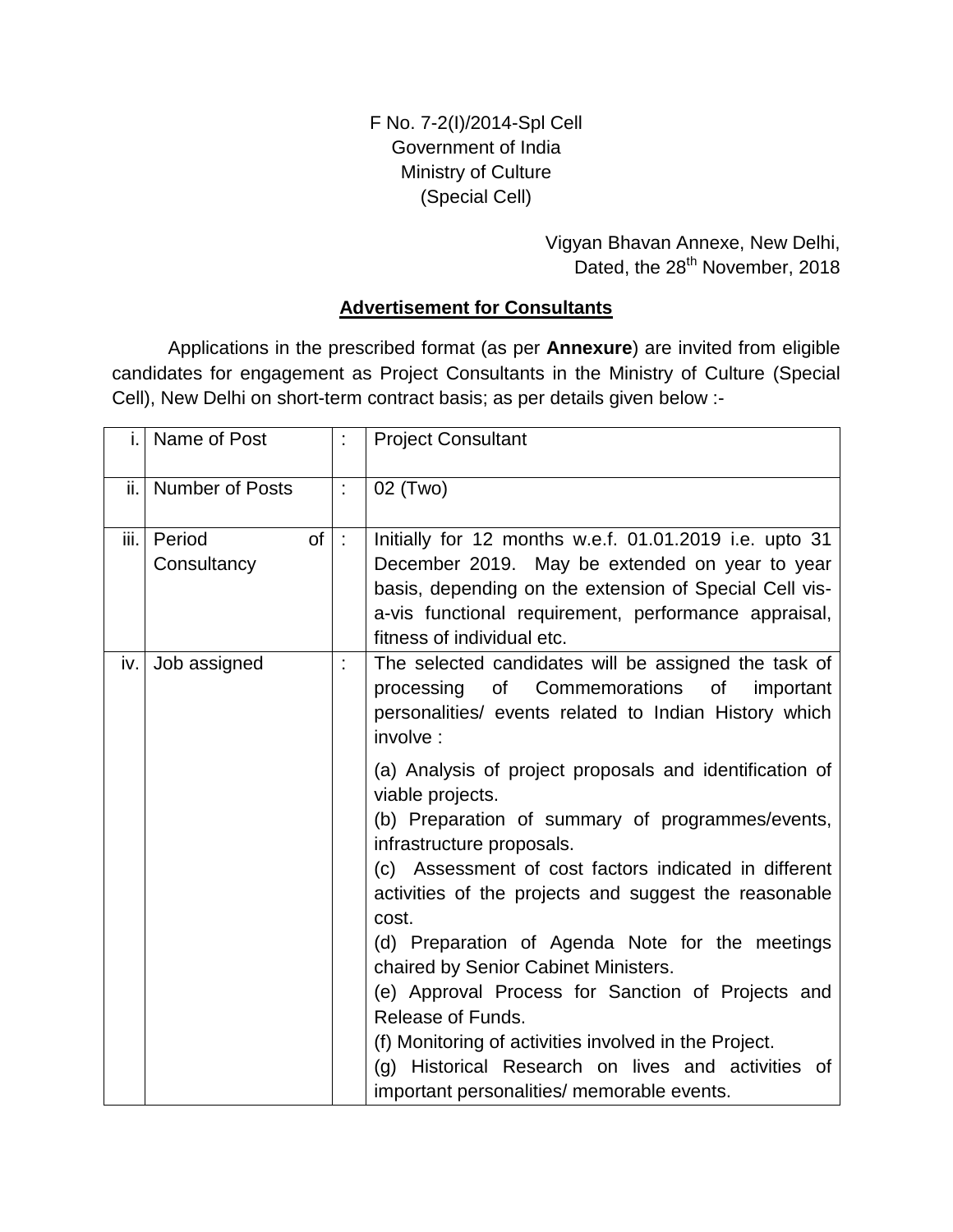|       |                            |                      | (h) Preparation of MOU with different Organisations.           |  |  |  |
|-------|----------------------------|----------------------|----------------------------------------------------------------|--|--|--|
|       |                            |                      | <b>Processing of Court Cases</b><br>(i)                        |  |  |  |
|       |                            |                      | Processing of RTI Applications, public grievances<br>(i)       |  |  |  |
|       |                            |                      | etc.                                                           |  |  |  |
|       |                            |                      | (k)<br>Any other assignment(s), as deemed necessary            |  |  |  |
|       |                            |                      | from time to time.                                             |  |  |  |
| V.    | Job Location               | t                    | Ministry of Culture (Special Cell),                            |  |  |  |
|       |                            |                      | Vigyan Bhawan Annexe, New Delhi                                |  |  |  |
|       | vi.   Eligibility Criteria |                      | • Graduate from a recognised University.                       |  |  |  |
|       |                            |                      | Must have experience of at least 8 years of working            |  |  |  |
|       |                            |                      | in the relevant fields as explained in sub-para (iv)<br>above. |  |  |  |
|       |                            |                      | Rules/<br>Government<br>0f                                     |  |  |  |
|       |                            |                      | Knowledge<br>regulations/procedures and Budget                 |  |  |  |
|       |                            |                      | Good Knowledge of Computer. Proficient<br>in                   |  |  |  |
|       |                            |                      | Microsoft Word, Excel, Power Point Presentation                |  |  |  |
|       |                            |                      | and internet surfing etc.                                      |  |  |  |
|       |                            |                      | Ability to work independently on Computer.                     |  |  |  |
|       |                            |                      | Must have experience of Administration<br>and                  |  |  |  |
|       |                            |                      | Finance maters.                                                |  |  |  |
| vii.  | Desirable Criteria         | Ì,                   | • Knowledge of Indian History.                                 |  |  |  |
|       |                            |                      | Previous experience of conducting Programmes,                  |  |  |  |
|       |                            |                      | Events, Seminars, Conferences, Workshops etc.                  |  |  |  |
|       |                            |                      | • Good command over Noting/ Drafting.                          |  |  |  |
|       |                            |                      | • Flair in Writing, Communication skill etc.                   |  |  |  |
| viii. | Remuneration               |                      | Rs. 50,000/- per month.                                        |  |  |  |
|       |                            |                      | TDS as applicable from time to time will be deducted           |  |  |  |
|       |                            |                      | on a monthly basis.                                            |  |  |  |
| ix. I | <b>Drawal of Pension</b>   | $\ddot{\phantom{0}}$ | The retired Govt. servant engaged as Consultant shall          |  |  |  |
|       |                            |                      | continued to draw pension and Dearness Relies on               |  |  |  |
|       |                            |                      | pension during the period of his engagement as                 |  |  |  |
|       |                            |                      | Consultant.                                                    |  |  |  |
| X.    | Leave                      | İ                    | The Consultant shall be entitled to avail 8 days of            |  |  |  |
|       |                            |                      | Leave in a calendar year with reimbursement on pro-            |  |  |  |
|       |                            |                      | rata basis, and the candidate will not draw any                |  |  |  |
|       |                            |                      | remuneration in case of his absence beyond 8 days in           |  |  |  |
|       |                            |                      | a calendar year.                                               |  |  |  |
| xi.   | <b>Working Hours</b>       | İ.                   | The Consultant shall be required to observe the normal         |  |  |  |
|       |                            |                      | office timing and may also be called upon to attend on         |  |  |  |
|       |                            |                      | Saturday/ Sunday or any other holiday in case of               |  |  |  |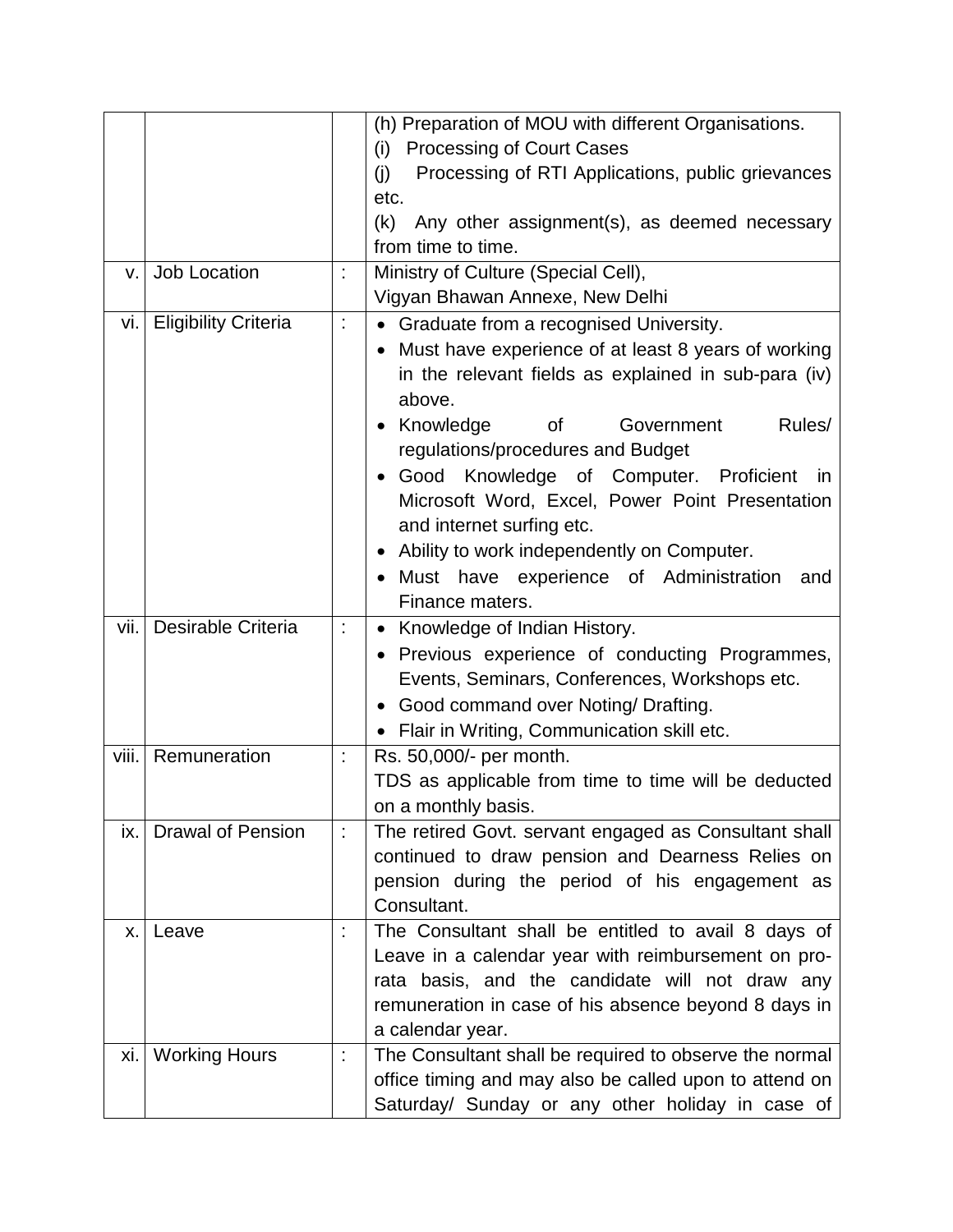|       |                            |    | exigencies of work.                                                                                                                                                                                                                                                                                                                                                                                                            |  |  |  |  |  |
|-------|----------------------------|----|--------------------------------------------------------------------------------------------------------------------------------------------------------------------------------------------------------------------------------------------------------------------------------------------------------------------------------------------------------------------------------------------------------------------------------|--|--|--|--|--|
| xii.  | <b>Terms of Contract</b>   | Ì. | The engagement will be strictly contractual and will not<br>confer any right for regular appointment in the Ministry/<br>organisation including any allowance such as DA,<br>transport facility, residential accommodation, etc.                                                                                                                                                                                               |  |  |  |  |  |
|       |                            |    | The Contract can be extended further depending on<br>the performance of the Consultant including medical<br>fitness etc., further subject to continuation of the<br>Special Cell. The contract can be terminated by either<br>side at any time by giving one month's notice. The<br>Government can terminate the contract immediately by<br>giving one month's remuneration in lieu of notice<br>period.                       |  |  |  |  |  |
| xiii. | How to Apply               | t  | Interested applicants may submit applications on line<br>as per proforma at Annexure at the following e-mail<br>address<br>candmsection@gmail.com<br>Last date for receipt of application is 15 days from the<br>of<br>publication<br>of b<br>the<br>date<br>advertisement<br>in<br>newspaper(s).                                                                                                                              |  |  |  |  |  |
| xiv.  | <b>Selection Procedure</b> | ÷  | Ministry of Culture (Special Cell), through a 3 member<br>Selection Committee, will scrutinise the applications<br>and short list the candidates based on merits. The<br>short-listed candidates will be called for Interview for<br>selection by the Selection Committee<br>The decision of the competent authority on selection of<br>candidates will be final and no correspondence on this<br>subject will be entertained. |  |  |  |  |  |

**Encl: As above.**

**(Madan Chaurasia) Under Secretary to the Govt. of India Tel. 011 23022337**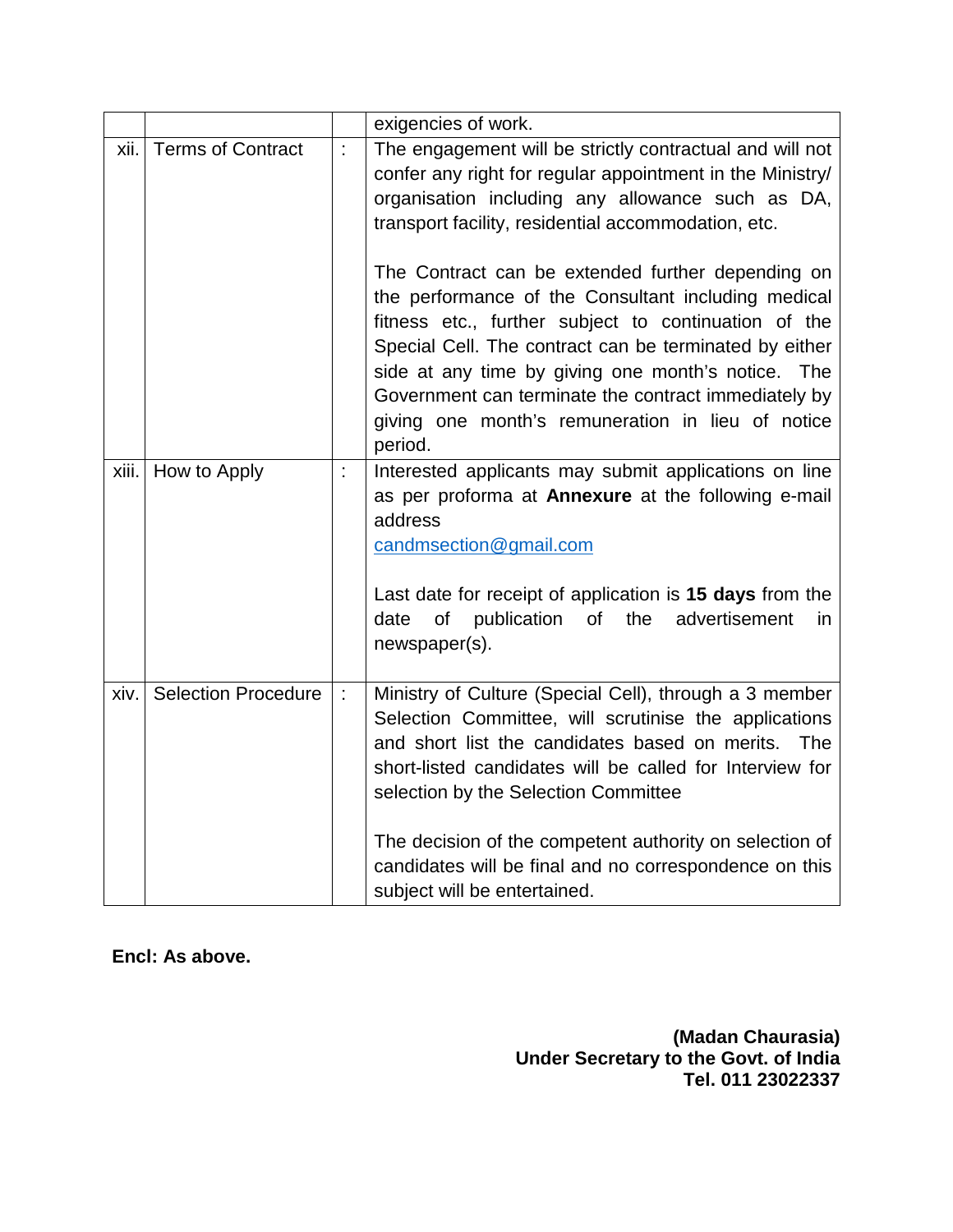F No. 7-2(II)/2014-Spl Cell Government of India Ministry of Culture (Special Cell)

> Vigyan Bhavan Annexe, New Delhi, Dated, the 28<sup>th</sup> November, 2018

## **Advertisement for Consultants**

Applications in the prescribed format (as per **Annexure**) are invited from eligible candidates for engagement as Consultants in the Ministry of Culture (Special Cell), New Delhi on short-term contract basis; as per details given below :-

| i.   | Name of Post                 | t | <b>Scheme Consultant</b>                                                                                                                                                                                                                                                                                                                                                                                       |  |  |
|------|------------------------------|---|----------------------------------------------------------------------------------------------------------------------------------------------------------------------------------------------------------------------------------------------------------------------------------------------------------------------------------------------------------------------------------------------------------------|--|--|
| ii.  | <b>Number of Posts</b>       |   | 02 (Two)                                                                                                                                                                                                                                                                                                                                                                                                       |  |  |
| iii. | <b>Period of Consultancy</b> | t | Initially for 12 months w.e.f. 01.01.2019 i.e.<br>upto 31 December 2019.<br>May<br>be<br>extended on year to year basis, depending<br>on the extension of Special Cell vis-a-vis<br>functional<br>requirement,<br>performance<br>appraisal, fitness of individual etc.                                                                                                                                         |  |  |
| iv.  | Job assigned                 |   | The selected candidates will be assigned<br>the task of residual activities of all on-going<br>projects till its finality which involve:-<br>(a) Ensure time line of completion of the<br>Projects.<br>(b) Release of Funds.<br>(c) Monitoring in respect of delayed<br>projects.<br>(d) Preparation of MOU with different<br>Organisations.<br>Handling of Court Cases, RTI, Public<br>(e)<br>Grievances etc. |  |  |
| V.   | <b>Job Location</b>          |   | Ministry of Culture (Special Cell),<br>Vigyan Bhawan Annexe, New Delhi                                                                                                                                                                                                                                                                                                                                         |  |  |
| vi.  | <b>Eligibility Criteria</b>  | t | • Graduate from a recognised University.<br>Must have worked for 5 years in the<br>relevant fields as explained in sub-para<br>(iv) above.                                                                                                                                                                                                                                                                     |  |  |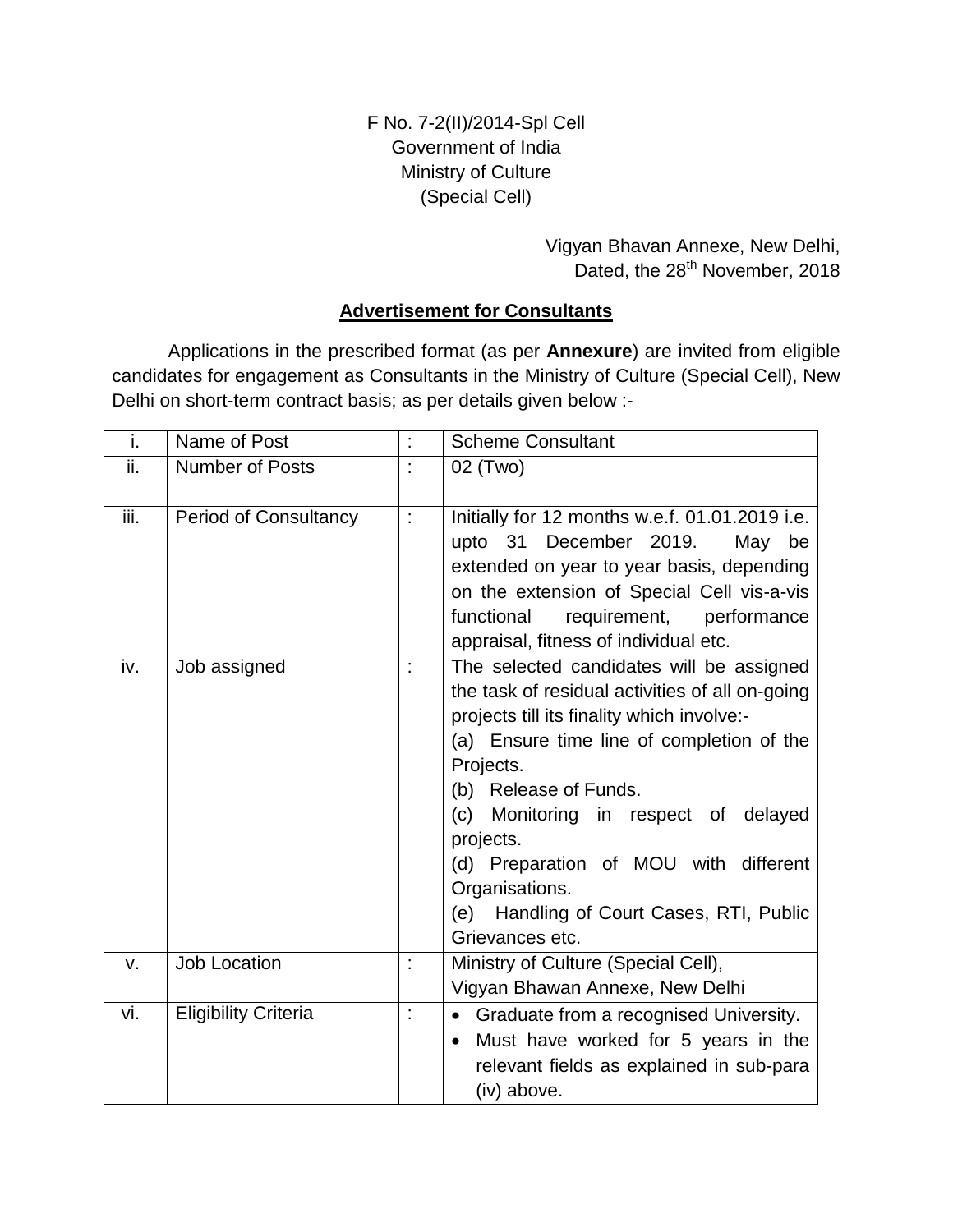|       |                          | Knowledge of Computer. Proficient in<br>Microsoft Word, Excel, Power Point<br>Presentation and internet surfing etc.<br>Ability to work independently<br>on<br>$\bullet$<br>Computer.<br>Must have<br>experience in handling<br>Administration and Finance matters.<br>Any other assignment(s), as deemed<br>$\bullet$<br>necessary from time to time. |
|-------|--------------------------|--------------------------------------------------------------------------------------------------------------------------------------------------------------------------------------------------------------------------------------------------------------------------------------------------------------------------------------------------------|
| vii.  | Desirable Criteria       | <b>Rules</b><br>Knowledge<br>of<br>Government<br>$\bullet$<br>Regulations,<br>procedures<br>and<br>Instructions.<br>Good command over Noting/ Drafting.<br>Flair in Writing, communication skill etc.                                                                                                                                                  |
| viii. | Remuneration             | Rs. 40,000/- per month.<br>TDS as applicable from time to time will be<br>deducted on a monthly basis.                                                                                                                                                                                                                                                 |
| ix.   | <b>Drawal of Pension</b> | The retired Govt. servant engaged as<br>Consultant shall continued to draw pension<br>and Dearness Relies on pension during<br>period of<br>the<br>his<br>engagement<br>as<br>Consultant.                                                                                                                                                              |
| X.    | Leave                    | The Consultant shall be entitled to avail 8<br>days of Leave in a calendar year with<br>reimbursement on pro-rata basis, and the<br>candidate will not draw any remuneration<br>in case of his absence beyond 8 days in a<br>calendar year.                                                                                                            |
| xi.   | <b>Working Hours</b>     | Consultant shall<br><b>The</b><br>be<br>required to<br>observe the normal office timing and may<br>also be called upon to attend on Saturday/<br>Sunday or any other holiday in case of<br>exigencies of work.                                                                                                                                         |
| xii.  | <b>Terms of Contract</b> | The engagement will be strictly contractual<br>and will not confer any right for regular<br>appointment in the Ministry/ organisation<br>including any allowance such as DA,<br>transport<br>facility,<br>residential<br>accommodation, etc.<br>The Contract can be extended further                                                                   |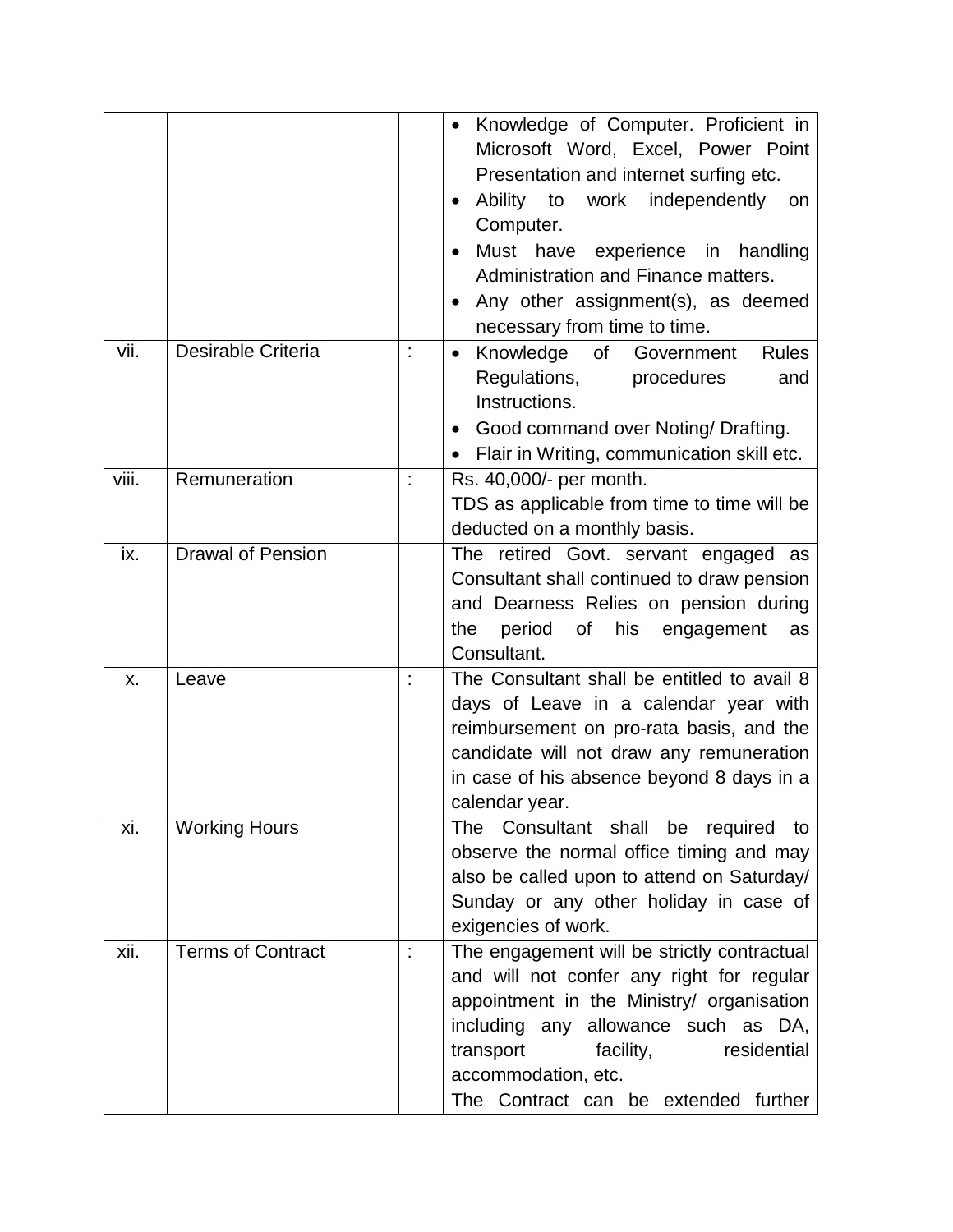|       |                            |                                                                                                                                                                                                                                                                                                                                            | depending on the performance of the<br>Consultant including medical fitness etc.,<br>further subject to continuation of the<br>Special Cell. The<br>contract<br>be<br>can<br>terminated by either side at any time by<br>month's<br>The<br>giving<br>one<br>notice.<br>Government can terminate the contract<br>month's<br>immediately by<br>giving<br>one<br>remuneration in lieu of notice period. |
|-------|----------------------------|--------------------------------------------------------------------------------------------------------------------------------------------------------------------------------------------------------------------------------------------------------------------------------------------------------------------------------------------|------------------------------------------------------------------------------------------------------------------------------------------------------------------------------------------------------------------------------------------------------------------------------------------------------------------------------------------------------------------------------------------------------|
| xiii. | How to Apply               |                                                                                                                                                                                                                                                                                                                                            | Interested<br>applicants<br>submit<br>may<br>applications on line as per proforma at<br><b>Annexure</b> at the following e-mail address<br>candmsection@gmail.com<br>Last date for receipt of application is<br>15 days from the date of publication of the<br>advertisement in newspapers.                                                                                                          |
| xiv.  | <b>Selection Procedure</b> | Ministry of Culture (Special Cell) will<br>scrutinise the applications and short list the<br>candidates based on merits. The short-<br>listed candidates will be called for Interview<br>for Selection.<br>decision<br>The<br>of<br>selection of candidates will be final and no<br>correspondence on this subject will be<br>entertained. |                                                                                                                                                                                                                                                                                                                                                                                                      |

**Encl: As above.**

**(Madan Chaurasia) Under Secretary to the Govt. of India Tel. 011 23022337**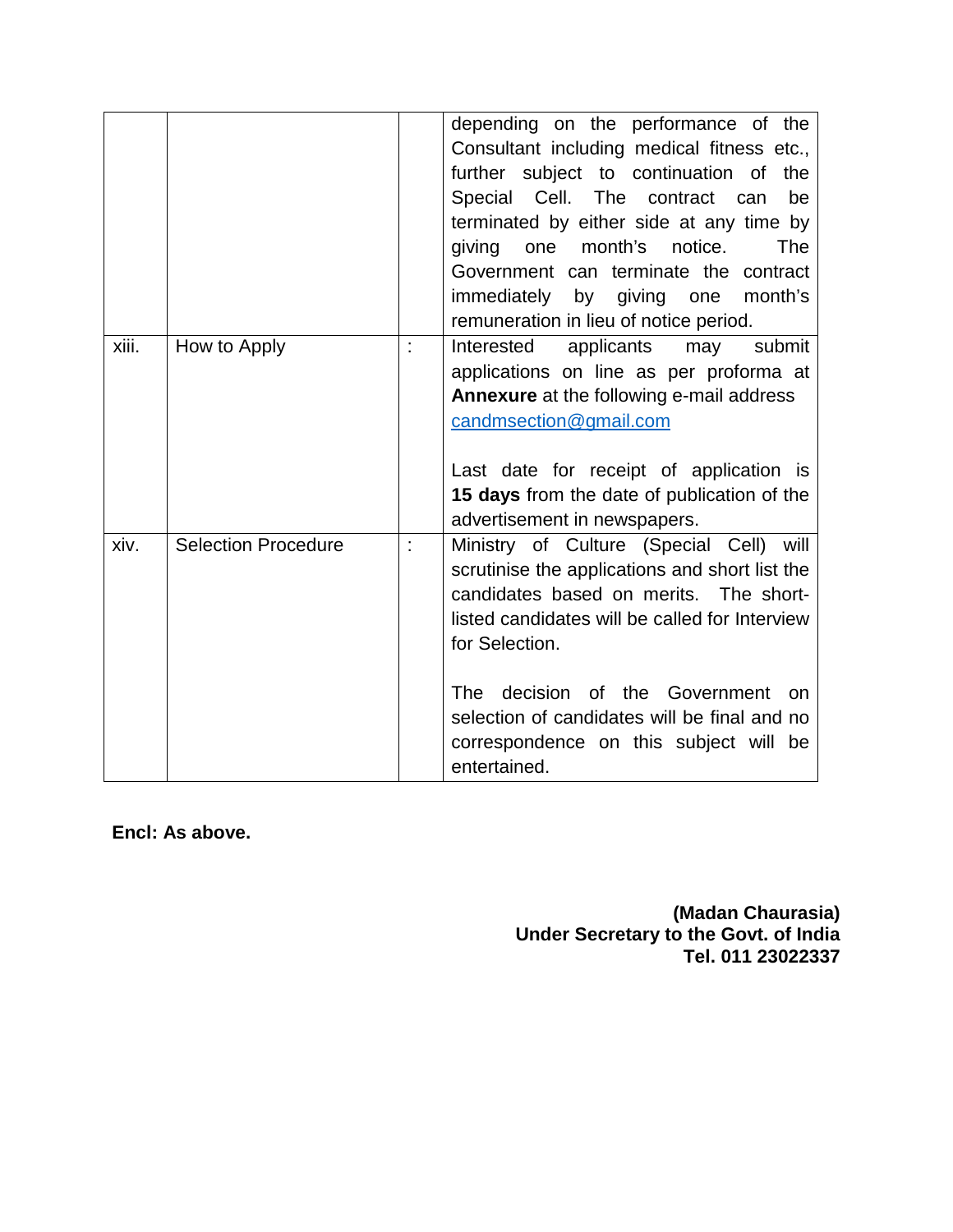### **ANNEXURE**



# **PROFORMA**

# **Engagement as Project Consultant and Scheme Consultant in Ministry of Culture (Special Cell) on Contract Basis**

# **Post Applied For :**

| $\mathbf 1$ . | Name                                    | ٠  |  |
|---------------|-----------------------------------------|----|--|
| 2.            | Mother's/ Father's/ Husband's           |    |  |
|               | Name                                    |    |  |
| 3.            | Date of Birth                           | ٠  |  |
| 4.            | Address for Correspondence              | ٠  |  |
| 5.            | <b>Permanent Address</b>                |    |  |
| 6.            | <b>Contact Details:</b>                 | ٠  |  |
|               | Mobile/Tel.<br>$\overline{\phantom{0}}$ |    |  |
|               | - E-mail ID)                            |    |  |
| 7.            | <b>Technical</b><br>Educational/        | ٠. |  |
|               | Qualification(s)                        |    |  |
| 8.            | Total years of experience in            | ÷  |  |
|               | <b>Administration and Finance</b>       |    |  |

### 9. Details of Experience in the relevant field:

| Department/  | Post/         | <b>Nature</b><br>οf            | Period   | Remarks |
|--------------|---------------|--------------------------------|----------|---------|
| Institution/ |               | remuneration   Relevant Duties | (From To |         |
| Organisation | or Pay band/  | performed                      |          |         |
|              | level matrix, |                                |          |         |
|              | as applicable |                                |          |         |
|              |               |                                |          |         |
|              |               |                                |          |         |
|              |               |                                |          |         |
|              |               |                                |          |         |
|              |               |                                |          |         |
|              |               |                                |          |         |